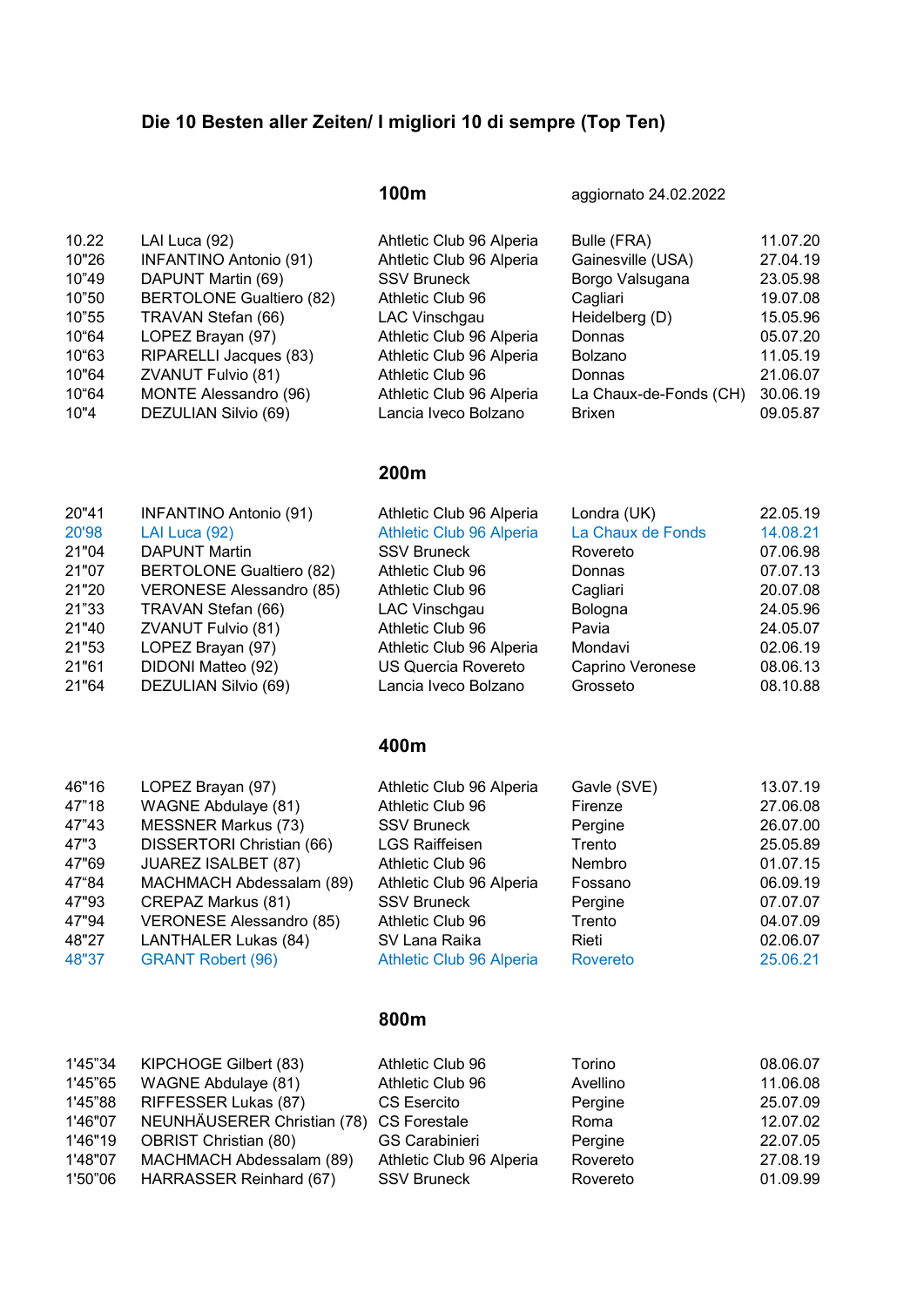| 1'50"89 | LADURNER Alfred (58)      | SC Meran       | Rovereto     | 16.06.79 |
|---------|---------------------------|----------------|--------------|----------|
| 1'51"3  | STEIER Christian (73)     | SV Lana Raika  | $\tau$ rento | 20.08.96 |
| 1'51"90 | DISSERTORI Christian (66) | LGS Raiffeisen | Trento       | 03.05.92 |

## 1500m

| 3'35"32 | <b>OBRIST Christian (80)</b>             | <b>GS Carabinieri</b> | Rieti             | 09/09/07 |
|---------|------------------------------------------|-----------------------|-------------------|----------|
| 3'40"37 | NEUNHÄUSERER Christian (78) CS Forestale |                       | Villafranca       | 30.06.07 |
| 3'41"02 | RIFESSER Lukas (87)                      | <b>CS Esercito</b>    | Torino            | 10.06.11 |
| 3'44"52 | KIMUTAI Philemon Kipkorir (83)           | Athletic Club 96      | Conegliano Veneto | 26.05.06 |
| 3'45"13 | KIPCHOGE Gilbert (83)                    | Athletic Club 96      | Conegliano Veneto | 01.06.07 |
| 3'45"4  | HARRASSER Reinhard (67)                  | <b>SSV Bruneck</b>    | Trento            | 04.08.98 |
| 3'45"81 | LAHNER Eduard (75)                       | SV Sterzing           | Conegliano Veneto | 19/06/99 |
| 3'46"10 | LEUPRECHT Christian (71)                 | <b>LGS Raiffeisen</b> | Rovereto          | 25.05.91 |
| 3'47"82 | STUFFER Alexander (74)                   | <b>SV Sterzing</b>    | Bologna           | 02.09.94 |
| 3'47"86 | PLONER Markus (80)                       | <b>SV Sterzing</b>    | Regensburg        | 09.06.07 |

# 3000m

| 7'48"29   | CHEMWENO David Biwott (81)   | Athletic Club 96      | Varsavia      | 17.06.07 |
|-----------|------------------------------|-----------------------|---------------|----------|
| 7'51"53   | LEUPRECHT Christian (71)     | <b>LGS Raiffeisen</b> | Padova        | 16.10.90 |
| 7'56"0    | TERER Patrick Kipyegon (89)  | Athletic Club 96      | Rovereto      | 01.09.09 |
| 7'57"08   | SPIESS Franz (60)            | <b>LGS Raiffeisen</b> | Fürth $(D)$   | 29.05.82 |
| 8'01"80 * | ABDALLAH Abdelhak (68)       | Athletic Club 96      | Karlsruhe (D) | 28.02.03 |
| 8'06"19   | <b>OBRIST Christian (80)</b> | <b>GS Carabinieri</b> | Pergine       | 20.07.01 |
| 8'07"0    | <b>NEUMAIER Harald (68)</b>  | <b>LGS Raiffeisen</b> | Trento        | 24.08.90 |
| 8'09"74 * | PLONER Markus (80)           | <b>SV Sterzing</b>    | Torino        | 22.02.09 |
| 8'10"2    | PREMSTALLER Manfred (62)     | <b>LGS Raiffeisen</b> | Parma         | 24.08.90 |
| 8'11"68   | <b>LANZINER Peter (82)</b>   | Quercia Rovereto      | Pergine       | 21.07.12 |

## 5000m

|          | 13'29"97 LEUPRECHT Christian (71)    | <b>LGS Raiffeisen</b>    | Roma              | 09.06.92 |
|----------|--------------------------------------|--------------------------|-------------------|----------|
|          | 13'30"17 TERER Patrick Kipyegon (89) | Athletic Club 96         | Rabat (Marocco)   | 23.05.09 |
|          | 13'42"85 CHEMWENO David Biwott (81)  | Athletic Club 96         | Conegliano Veneto | 01.06.07 |
|          | 13'43"25 SPIESS Franz (60)           | <b>LGS Raiffeisen</b>    | Torino            | 02.06.82 |
|          | 13'56"77 BETT Mark Kipkynior (76)    | Athletic Club 96         | Rovereto          | 16.05.10 |
|          | 13'59"31 LANZINER Peter (82)         | Quercia Rovereto         | Ninove (B)        | 23.07.16 |
|          | 14'00"30 RUNGGER Albert (52)         | <b>LGS Raiffeisen</b>    | Milano            | 08.09.81 |
| 14'05"69 | <b>MELLONI Edoardo (90)</b>          | Athletic Club 96 Alperia | <b>Milano</b>     | 25.09.21 |
|          | 14'11"43 PLONER Markus (80)          | SV Sterzing              | <b>Brixen</b>     | 07.07.12 |
| 14'12"0  | PREMSTALLER Manfred (62)             | IL BERCHER Treviso       | ??                | 00/00/90 |

#### 10000m

| 27'48"07 LEUPRECHT Christian (71) | <b>LGS Raiffeisen</b> | Hengelo     | 25.06.91 |
|-----------------------------------|-----------------------|-------------|----------|
| 28'53"25 RUNGGER Albert (52)      | <b>LGS Raiffeisen</b> | Koblenz (D) | 27.08.80 |
| 29'46"02 PLONER Markus (80)       | SV Sterzing           | Terni       | 06.05.12 |
| 29'57"2 SPIESS Franz (60)         | <b>LGS Raiffeisen</b> | Brixen      | 09.05.87 |
| 30'05"10 PREMSTALLER Manfred (62) | LGS Raiffeisen        | Lana        | 11.05.91 |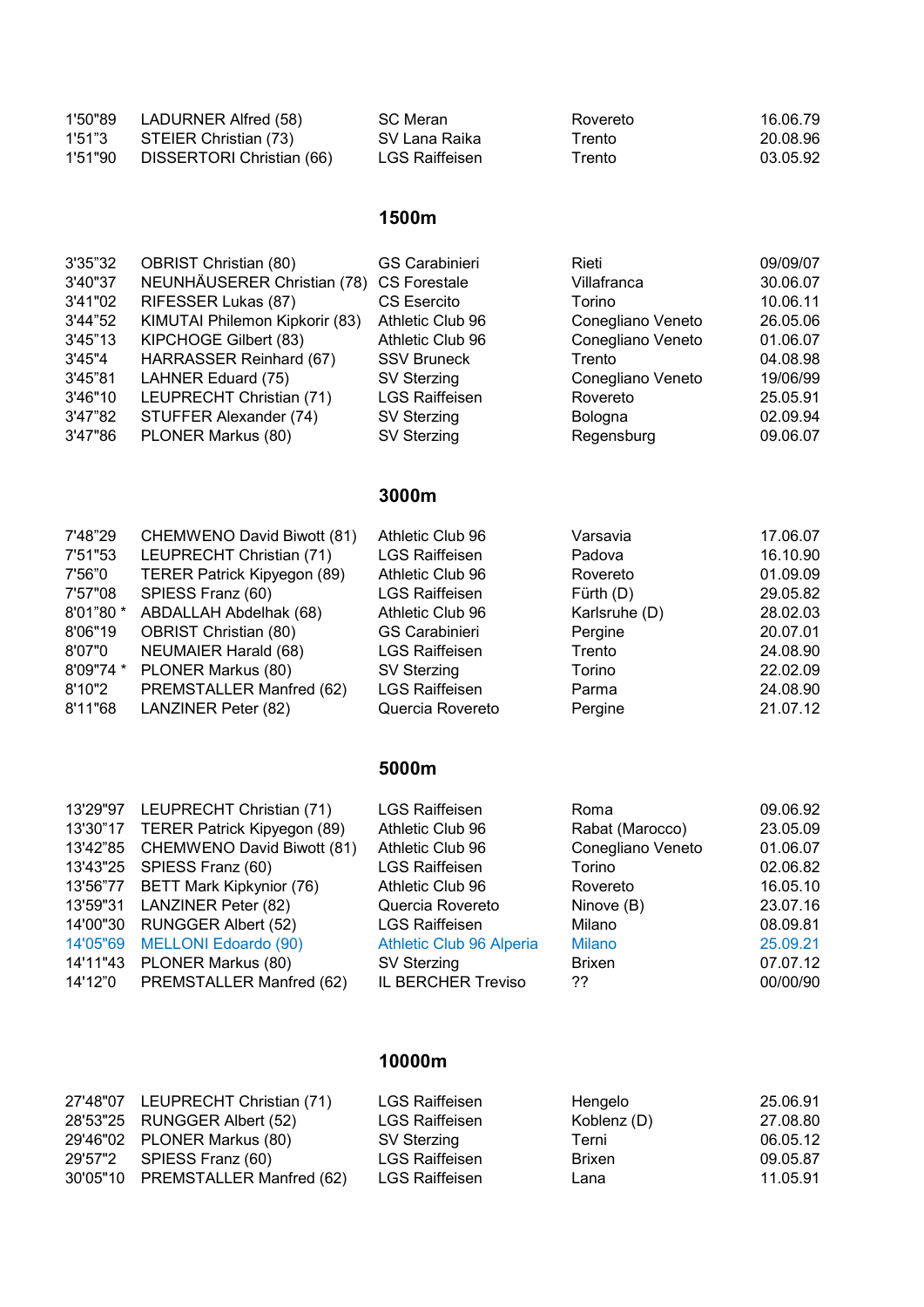| 30'06"9 | MAYR Armin (66)                | <b>LGS Raiffeisen</b> | Lana    | 05.09.92 |
|---------|--------------------------------|-----------------------|---------|----------|
|         | 30'08"47 JOCHER Christian (62) | <b>LGS Raiffeisen</b> | Ternto  | 02.05.92 |
|         | 30'17"6 GEIER Hermann (40)     | SSV Bozen             | Bologna | 07.07.67 |
| 30'21"2 | KNAPP Josef (64)               | LGS Raifeisen         | Bozen   | 08.04.95 |
| 30'28"1 | INNERHOFER Wilhelm (73)        | LGS Raifeisen         | Bozen   | 08.04.95 |

## 3000m H

| 8'12"29 | CHEMUTAI Albert (99)        | Athletic Club 96 Alperia | Monaco                    | 12.07.19 |
|---------|-----------------------------|--------------------------|---------------------------|----------|
| 8'13"96 | TERER Patrick Kipyegon (89) | Athletic Club 96         | Metz(F)                   | 03.07.09 |
| 8'24"88 | CHEMWENO David Biwott (81)  | Athletic Club 96         | Praga                     | 13.06.07 |
| 8'37"78 | ELKOUNIA Soufiane (90)      | Athletic Club 96 Alperia | Castiglione della Pescaia | 14.05.17 |
| 8'46"26 | <b>NEUMAIR Harald (68)</b>  | <b>LGS Raiffeisen</b>    | Cesenatico                | 25.07.89 |
| 8'56"2  | STAMPFL Klaus (69)          | <b>LGS Raiffeisen</b>    | Lana                      | 14.07.90 |
| 8'57"03 | ANTONIAZZI Antonio (59)     | NAAA Bolzano             | Oristano                  | 25.07.87 |
| 8'57"72 | <b>LANZINER Peter (82)</b>  | Quercia Rovereto         | Cagliari                  | 20.07.08 |
| 8'57"2  | LECHTHALER Paul (60)        | <b>LGS Raiffeisen</b>    | Trento                    | 04.08.88 |
| 9'03"15 | LOCCISANO Nicola (70)       | NAAA Bolzano             | Trento                    | 07.05.95 |
|         |                             |                          |                           |          |

## 21,097km

| 1h01'49 | LEUPRECHT Christian (71)        | <b>LGS Raiffeisen</b>    | Milano          | 30.03.96 |
|---------|---------------------------------|--------------------------|-----------------|----------|
| 1h02'21 | <b>BETT Mark Kipkinyor (76)</b> | Athletic Club 96         | Cremona         | 16.10.11 |
| 1h03'48 | <b>RUNGGER Albert (52)</b>      | Läufer Club Bozen        | Ferrara         | 00/00/79 |
| 1h04'07 | JOCHER Christian (62)           | <b>LGS Raiffeisen</b>    | Gargnano (BS)   | 12.09.93 |
| 1h05'12 | PREMSTALLER Manfred (62)        | <b>Gs Becher Treviso</b> | <b>Bronzolo</b> | 00/00/96 |
| 1h05'15 | MAYR Armin (66)                 | <b>LGS Raiffeisen</b>    | Cento (BO)      | 14.03.93 |
| 1h05'23 | KNAPP Josef (64)                | <b>LGS Raiffeisen</b>    | Cento (BO)      | 14.03.93 |
| 1h05'27 | HARRASSER Reinhard (67)         | <b>SSV Bruneck</b>       |                 |          |
| 1h05'33 | DELLEMANN Martin (63)           | <b>LGS Raiffeisen</b>    | Cento (BO)      | 14.03.93 |
| 1h05'40 | <b>INNERHOFER Wilhelm (73)</b>  | Südtiroler Laufverein    |                 | 00/00/99 |
|         |                                 |                          |                 |          |

## Marathon

| 2h15'20 | MAYR Armin (66)               | <b>LGS Raiffeisen</b> | Cesano Boscone  | 08.11.92 |
|---------|-------------------------------|-----------------------|-----------------|----------|
| 2h17'13 | JOCHER Christian (62)         | <b>LGS Raiffeisen</b> | Hamburg (D)     | 24.04.94 |
| 2h17'29 | INNERHOFER Wilhelm (73)       | <b>LGS Raiffeisen</b> | Wien            | 00/00/98 |
| 2h18'02 | HARRASSER Reinhard (67)       | <b>SSV Bruneck</b>    | Padova          | 23.04.06 |
| 2h18'59 | ACHMÜLLER Hermann (71)        | Jenesien Soltnflitzer | Treviso         | 14.03.10 |
| 2h19'22 | MONSORNO Alfred (52)          | <b>SC Meran</b>       | Chicago (USA)   | 26.10.86 |
| 2h20'44 | SPIESS Franz (60)             | <b>LGS Raiffeisen</b> | Berlin (D)      | 01.10.89 |
| 2h20'50 | <b>INNERKOFLER Eugen (64)</b> | SV Niederdorf         | Hamburg (D)     | 00/00/98 |
| 2h21'19 | DELLEMANN Martin (63)         | <b>LGS Raiffeisen</b> | C. Boscone      | 12.11.89 |
| 2h21'24 | RITSCH Toni (38)              | LC Bozen              | <b>Brixlegg</b> | 08.08.76 |
|         |                               |                       |                 |          |

#### 5 km Gehen/marcia

| 19'16"24 DEI TOS Leonardo (92)  | Athletic Club 96 | Padova      | 21.02.15 |
|---------------------------------|------------------|-------------|----------|
| 20'54"77 SCHWAZER Alex (84)     | CS Carabinieri   | Lugano      | 10.09.05 |
| 21'06"59 GASSEBNER Paul (82)    | SC Meran         | Tenero (CH) | 22.09.01 |
| 21'29"82 ENNEMOSER Patrick (81) | SC Meran         | Caorle      | 26.09.98 |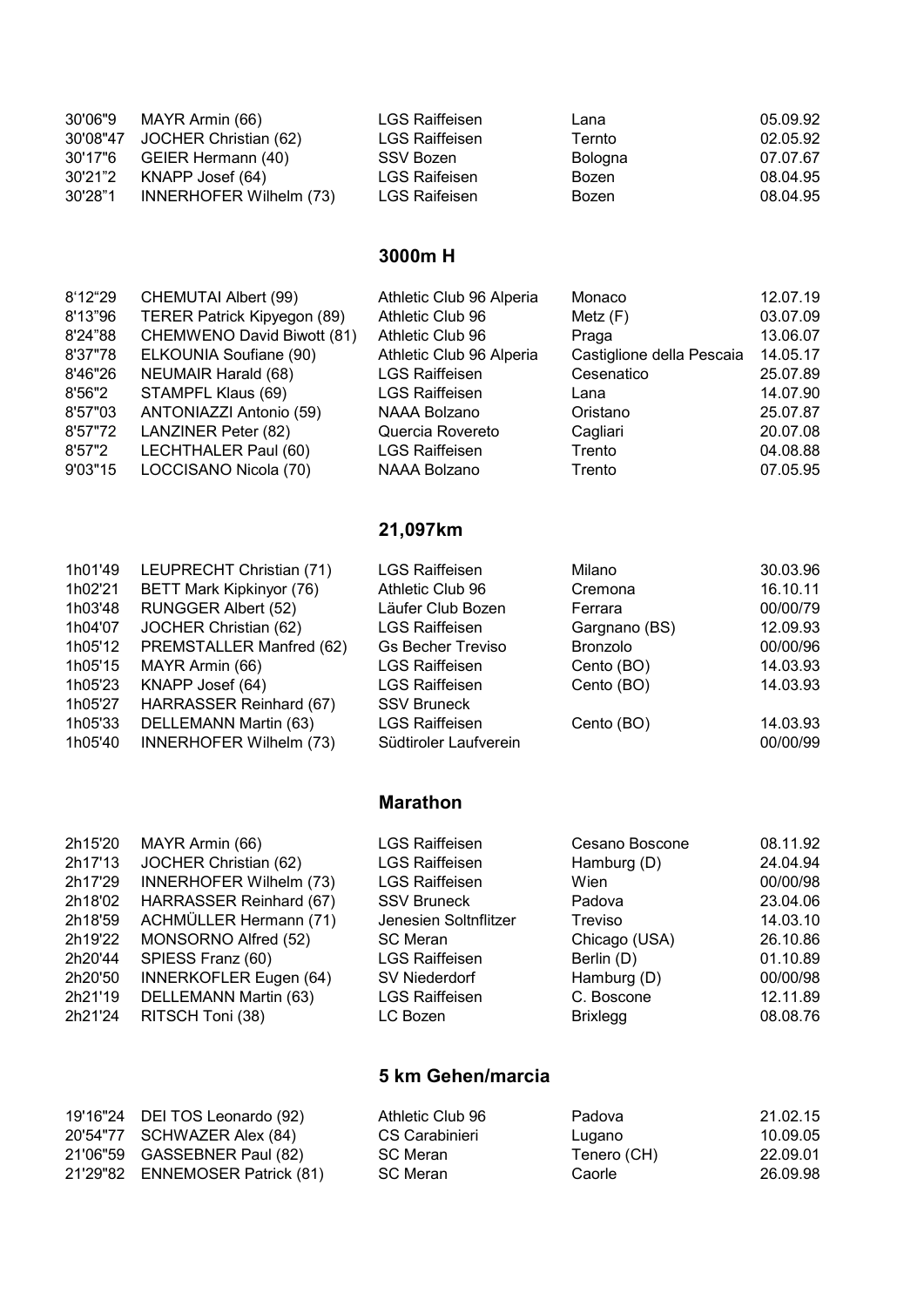| 21'30"12 ARAGONA Pasquale (80)    | Athletic Club 96 | Novara     | 19.04.09 |
|-----------------------------------|------------------|------------|----------|
| 20'45"50 * TASCHINI Alyoshia (73) | Athletic Club 96 | Ancona     | 18.02.06 |
| 22'28"01 * ZUCCHINI Marco (87)    | Athletic Club 96 | Ancona     | 27.02.10 |
| 22'43"11 * DE SALVADOR Marco (89) | SAB Bolzano      | Ancona     | 12.02.06 |
| 26'58"0 GASSEBNER Peter ()        | SC Meran         | Campobasso | 14.03.99 |
| 28'39"3 SCHNITZER Martin          | <b>SC</b> Meran  | Trento     | 15.05.93 |

## 10 km Gehen/marcia

|          | 40'06"73 DEI TOS Leonardo (92) | Athletic Club 96 Alperia | Bolzano               | 06.05.17 |
|----------|--------------------------------|--------------------------|-----------------------|----------|
| 40'16"00 | SCHWAZER Alex (84)             | <b>SC Meran</b>          | Piacenza              | 26.09.04 |
| 41'54"43 | <b>ENNEMOSER Patrick (81)</b>  | <b>SC Meran</b>          | Piovene Rocch.        | 28.07.00 |
|          | 42'10"1 TASCHINI Alyoshia (73) | Athletic Club 96         | Cernusco sul Naviglio | 22.04.06 |
| 42'34"56 | <b>GASSEBNER Paul</b>          | <b>SC Meran</b>          | Piovene Rocch.        | 28.07.00 |
| 43'24"18 | ARAGONA Pasquale (80)          | Athletic Club 96         | Sesto San Giovanni    | 08.04.09 |
| 44'37"67 | ZUCCHINI Marco (87)            | Athletic Club 96         | Cremona               | 24.04.10 |
| 44'42"7  | <b>OLIVARI Marco</b>           | LG Brixen                | <b>Brixen</b>         | 10.05.87 |
| 45'34"0  | DE SALVADOR Marco (89)         | <b>SAB Bolzano</b>       | Melzo                 | 26.03.06 |
| 47'03"0  | GIACOMUZZI Silvano             | <b>SC Meran</b>          |                       | 00/00/61 |
|          |                                |                          |                       |          |

# 20 km Gehen/marcia (strada)

| 1h17'30 | SCHWAZER Alex (84)            | <b>GS Carabinieri</b>    | Lugano (CH)       | 18.03.12 |
|---------|-------------------------------|--------------------------|-------------------|----------|
| 1h22'58 | DEI TOS Leonardo (92)         | Athletic Club 96         | Cassino           | 29.03.15 |
| 1h25'03 | <b>ENNEMOSER Patrick (81)</b> | <b>GA Fiamme Gialle</b>  | Piacenza          | 02.10.05 |
| 1h31'31 | TASCHINI Alyoshia (73)        | Athletic Club 96         | Pomigliano D'Arco | 02.04.05 |
| 1h50'37 | DE MEMOLLA Afrim              | Athletic Club 96 Alperia | Grottamare        | 20.10.19 |

## 50 km Gehen/marcia

| 3h36'04 | SCHWAZER Alex (84)     | GS Carabinieri           | Livorno           | 11.02.07 |
|---------|------------------------|--------------------------|-------------------|----------|
| 3h56'56 | DEI TOS Leonardo (92)  | Athletic Club 96 Alperia | Gioiosa Marea     | 27.01.19 |
| 4h33'19 | TASCHINI Alyoshia (73) | Athletic Club 96         | Augusta (Sicilia) | 30.01.05 |

## 110H

| 13"64 | DAL MOLIN Paolo (87)             | Athletic Club 96         | Mannheim (D)     | 12.05.12 |
|-------|----------------------------------|--------------------------|------------------|----------|
| 14"03 | PRAST Georg (59)                 | <b>LGS Raiffeisen</b>    | Rieti            | 04.09.83 |
| 14"44 | TEDESCO Stefano (88)             | Athletic Club 96 Alperia | <b>Bolzano</b>   | 06.05.17 |
| 14"46 | MAIR Bernhard (71)               | <b>SSV Bruneck</b>       | Rovereto         | 21.05.94 |
| 14"4  | FELICETTI Riccardo (65)          | <b>LGS Raiffeisen</b>    | <b>Brixen</b>    | 05.07.85 |
| 14"52 | LANTHALER Lukas (84)             | SV Lana Raika            | <b>Brixen</b>    | 12.04.08 |
| 14"5  | <b>WERTH Georg (52)</b>          | <b>LGS Raiffeisen</b>    | <b>Innsbruck</b> | 27.04.76 |
| 14"65 | OBERHOFER Thomas (64)            | SV Lana Raika            | Torino           | 24.07.86 |
| 14"70 | <b>CRISTELOTTI Cristian (83)</b> | Athletic Club 96         | Trento           | 16.05.09 |
| 14"54 | COLOMBO Marco (87)               | Athletic Club 96         | Trento           | 19.05.12 |
|       |                                  |                          |                  |          |

#### 400H

| 50"68 | <b>CREPAZ Markus (81)</b> | <b>SSV Bruneck</b> | ⊦ırenze | 10.07.04 |
|-------|---------------------------|--------------------|---------|----------|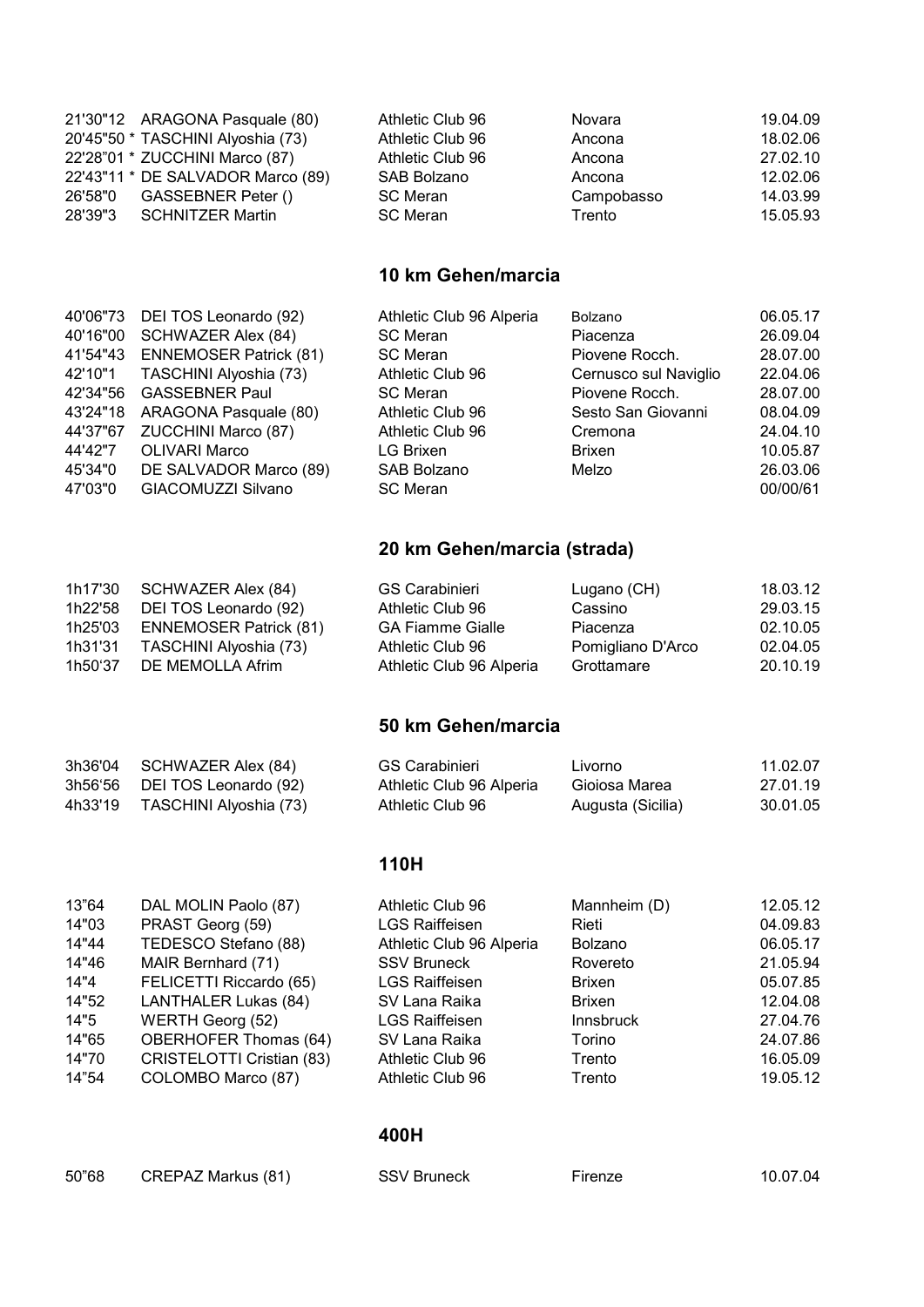| 51"61 | CRESPI TOUNKARA Moustap (91Athletic Club 96 |                       | Rovereto         | 08.05.16 |
|-------|---------------------------------------------|-----------------------|------------------|----------|
| 51"72 | CRINÓ Fabrizio (74)                         | Athletic Club 96      | Rovereto         | 01.05.05 |
| 52"45 | <b>AUCKENTHALER Thomas (84)</b>             | LC Bozen              | Schweinfurt      | 07.07.07 |
| 52"57 | COLOMBO Marco (87)                          | Athletic Club 96      | <b>Brixen</b>    | 17.09.07 |
| 52"6  | <b>NARDIN</b>                               | Aereonautica          | ??               | 00/00/03 |
| 53"30 | CHISTÈ Egon (62)                            | <b>LGS Raiffeisen</b> | <b>Innsbruck</b> | 10.06.84 |
| 53"30 | LELLA Angelo (83)                           | Athletic Club 96      |                  | 00/00/12 |
| 53"32 | NARDIN Filippo (60)                         | NAAA Bolzano          | <b>Innsbruck</b> | 10.06.84 |
| 53"1  | PIAZZOLA Gianluca (65)                      | Lancia Bolzano        | Rovereto         | 13.07.83 |
| 53"1  | <b>OBERHOFER Andreas (64)</b>               | SV Lana Raika         | Trento           | 22.08.89 |

## Hoch/alto

| 2.15    | GALLIZIO Thomas (86)         | SV Lana Raika            | Padova   | 26.07.07 |
|---------|------------------------------|--------------------------|----------|----------|
| 2.15    | MASERA Alberto (00)          | Athletic Club 96 Alperia | Modena   | 24.06.18 |
| 2.10    | <b>GAMPER Hannes (69)</b>    | LAC Vinschgau            | Lana     | 22.06.91 |
| 2.08    | MAYR Robert (74)             | LC Bozen                 | Bozen    | 19.04.91 |
| $2.08*$ | CONTI Alessandro 73)         | Athletic Club 96         | Ancona   | 01.02.04 |
| 2.08    | <b>MENEGHINI Mattia (98)</b> | C.S.S. Leonardo da Vinci | Trento   | 25.04.21 |
| $2.08*$ | <b>MURARI Alberto (03)</b>   | Athletic Club 96 Alperia | Ancona   | 07.02.21 |
| $2.07*$ | MANCAS Eugen (93)            | Athletic Club 96         | Bergamo  | 09.02.13 |
| 2.07    | SCHMIDT Peter (59)           | <b>LGS Raifeisen</b>     | Rovereto | 12.05.84 |
| 2.06    | <b>MURARI Alberto (03)</b>   | Athletic Club 96 Alperia | Grosseto | 13.06.21 |
| $2.05*$ | ALBIERI Andrea (75)          | Athletic Club 96         | Modena   | 10.02.01 |
| 2.05    | FUGATTI Andrea (59)          | Fiamma Bolzano           | Bozen    | 03.06.78 |
| 2.05    | FAIT Fabrizio (74)           | <b>SC Meran</b>          | Bozen    | 12.06.94 |

# Weit/lungo

| 7.96              | TRIO Antonio (93)           | Athletic Club 96 Alperia             | Palermo        | 25.07.20 |
|-------------------|-----------------------------|--------------------------------------|----------------|----------|
| 7.72              | HILDEBRAND Markus (60)      | <b>SC Meran</b>                      | Granollers (E) | 29.07.81 |
| 7.42              | PUTZU Pierluigi (77)        | Athletic Club 96                     | Trento         | 29.08.09 |
| 7.42              | MASERA Alberto (00)         | Athletic Club 96 Alperia             | <b>Bolzano</b> | 18.08.18 |
| 7.35              | <b>EBNER Alexander (55)</b> | <b>LGS Raiffeisen</b>                | Bozen          | 12.05.79 |
| 7.35              | MANTINGER Armin (64)        | <b>LGS Raiffeisen</b>                | Bozen          | 23.07.87 |
| 7.34              | <b>NKEONYE Destiny (01)</b> | Athletic Club 96 Alperia             | Grosseto       | 13.06.21 |
| 7.31              | BRAMAFARINA Alessandro (88) | Athletic Club 96 Alperia             | Rovereto       | 18.07.17 |
| 7.25              | CATANIA Emanuele (88)       | Athletic Club 96 Alperia             | Modena         | 24.06.18 |
| 7.25 <sub>w</sub> | PEDRATSCHER Christian (72)  | <b>SAF Bolzano</b>                   | Bozen          | 08.09.91 |
| 7.24              | DEMETZ Alexander (94)       | Atletica Gherdeina Raiffeise Firenze |                | 06.05.18 |

# Drei/triplo

| 15.86 | <b>EBNER Alexander (55)</b> | <b>LGS Raiffeisen</b>    | Rovereto    | 13.07.77 |
|-------|-----------------------------|--------------------------|-------------|----------|
| 15.13 | <b>BUSCELLA Fabio (88)</b>  | Athletic Club 96         | Torino      | 16.07.15 |
| 15.00 | <b>VINATZER Markus (66)</b> | <b>SC Meran</b>          | Bozen       | 29.04.95 |
| 14.67 | ZIPPERLE Paul (64)          | <b>SC Meran</b>          | Bozen       | 18.07.87 |
| 14.61 | TRIO Antonio (93)           | Athletic Club 96 Alperia | Caorle      | 18.09.21 |
| 14.60 | POLLI Franco (71)           | Fiamma Bolzano           | <b>Cles</b> | 16.05.92 |
| 14.31 | MANCAS Eugen (93)           | Athletic Club 96         | Rieti       | 15.06.13 |
| 14.26 | MANTINGER Armin (64)        | <b>LGS Raiffeisen</b>    | Oristano    | 25.07.87 |
| 14.24 | HAID Wolfgang (72)          | <b>SC Meran</b>          | Meran       | 25.08.01 |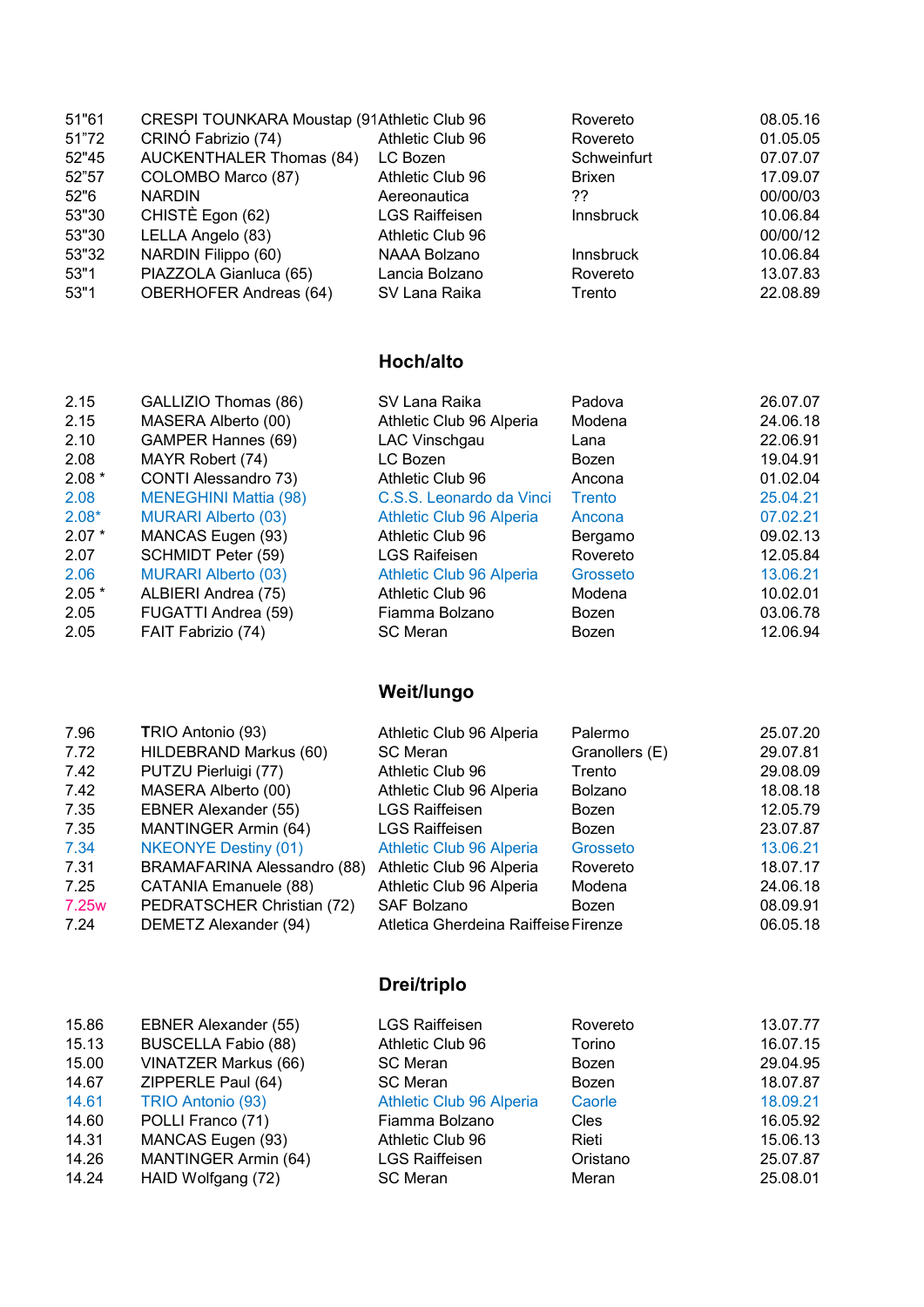| RAVASI Canzio (56)<br>SC Meran<br>14.23<br>rento | 17.09.80 |
|--------------------------------------------------|----------|
|--------------------------------------------------|----------|

#### Stab/asta

| 5.52 | DRECHSEL Viktor (60)        | <b>LGS Raiffeisen</b>    | Formia              | 16.06.85 |
|------|-----------------------------|--------------------------|---------------------|----------|
| 5.50 | REINSTADLER Stefan (78)     | GS Carabinieri           | Fiuggi              | 17.07.99 |
| 5.25 | <b>FUSARO Nicoló (99)</b>   | Athletic Club 96 Alperia | Grosseto            | 12.06.21 |
| 5.20 | MENZ Manfred (82)           | Athletic Club 96         | Nova Gorica         | 26.06.09 |
| 5.00 | CREPAZ Felix (80)           | <b>SSV Bruneck</b>       | Pergine Valsugana   | 24.06.00 |
| 4.90 | COLOMBO Marco (87)          | Athletic Club 96         | Rovereto            | 22.06.12 |
| 4.70 | <b>INDRA Hubert (57)</b>    | <b>LGS Raiffeisen</b>    | Kopenhagen (DK)     | 21.06.80 |
| 4.50 | KIEM Franz (69)             | LAC Vinschgau            | <b>Brescia</b>      | 16.05.93 |
| 4.50 | REMONDI Roberto (65)        | NAAA Bolzano             | Bozen               | 18.05.96 |
| 4.45 | <b>LANTHALER Lukas (84)</b> | SV Lana Raika            | Desenzano sul Garda | 11.05.08 |
|      |                             |                          |                     |          |

# Kugel/peso (7,257kg)

| 21.24   | POZIO Nicholas James (95) | Athletic Club 96 Alperia | <b>Marietta</b>  | 09.07.21 |
|---------|---------------------------|--------------------------|------------------|----------|
| 17,38   | DODONI Marco (72)         | Athletic Club 96         | Cremona          | 02.10.16 |
| 16.59   | KIRCHLER Hannes (78)      | <b>GS Carabinieri</b>    | Trento           | 25.04.03 |
| 16.55   | TELSER Karl (80)          | Athletic Club 96         | Bozen            | 09.06.14 |
| 15.96   | FRANCIONI Gianluca (73)   | Athletic Club 96         | Pesaro           | 07.09.03 |
| 15.96 * | ESPOSITO Vincenzo (66)    | Athletic Club 96         | Napoli           | 31.01.04 |
| 15.82   | LANZINER Edmund (59)      | <b>LGS Raiffeisen</b>    | Riva             | 15.09.84 |
| 15.68   | MENZ Norbert (47)         | <b>SC Meran</b>          | <b>Innsbruck</b> | 30.06.71 |
| 15.14   | SCOMAZZONI Antonio (31)   | Fiamma Bolzano           | Bozen            | 21.09.69 |
| 14.92   | MARESO Franco (65)        | NAAA Bolzano             | Bozen            | 28.04.90 |
| 14.63   | <b>KUNTNER Luis (31)</b>  | <b>SC Meran</b>          | Meran            | 30.04.61 |

# Diskus/disco (2kg)

| 65.01 | KIRCHLER Hannes (78)         | <b>GS Carabinieri</b>    | Bozen             | 04.06.07 |
|-------|------------------------------|--------------------------|-------------------|----------|
| 56.42 | COMPAGNO Daniel (90)         | Athletic Club 96         | <b>Bellinzona</b> | 21.09.13 |
| 50.00 | <b>MARESO Gianni</b>         | <b>SAB Bolzano</b>       | Riva              | 20.06.70 |
| 49.88 | MARESO Franco (65)           | NAAA Bolzano             | Meran             | 22.07.92 |
| 49.68 | RAMPAZZO Alessio (69)        | Athletic Club 96         | Borgo Valsugana   | 23.05.98 |
| 49.00 | TRAFICANTE Daniele (85)      | Athletic Club 96         | Rovereto          | 15.05.10 |
| 48.57 | FAVILLI Rinaldo (82)         | Athletic Club 96         | Trento            | 20.05.06 |
| 47.88 | WALDNER Jürgen (67)          | <b>LGS Raifeisen</b>     | Lana              | 19.07.97 |
| 47.76 | RAVAGNANI Paolo (57)         | <b>LGS Raiffeisen</b>    | Bozen             | 28.05.83 |
| 47.14 | GUIDA Raffaele (53)          | <b>SAB Bolzano</b>       | Rovereto          | 25.06.72 |
|       |                              | Hammer/martello (7kg)    |                   |          |
| 65.17 | <b>ONGARATO Michele (86)</b> | Athletic Club 96 Alperia | Firenze           | 16.06.19 |
| 56.76 | COMUNELLO Davide (75)        | Athletic Club 96         | Trento            | 28.05.09 |

| 65.17 | ONGARATO Michele (86)      | Athletic Club 96 Alperia | <b>Firenze</b>   | 16.06.19 |
|-------|----------------------------|--------------------------|------------------|----------|
| 56.76 | COMUNELLO Davide (75)      | Athletic Club 96         | Trento           | 28.05.09 |
| 56.42 | MENZ Norbert (47)          | LC Bozen                 | Bozen            | 08.07.76 |
| 55.08 | <b>TSCHIGG Markus (66)</b> | <b>LGS Raiffeisen</b>    | Rovereto         | 22.05.94 |
| 51.78 | TSCHÖLL Franz (54)         | <b>SC Meran</b>          | <b>Innsbruck</b> | 16.09.73 |
| 48.90 | RINNER Josef (             | <b>SC Latsch</b>         | Meran            | 11.06.67 |
| 47.14 | MENEGOTTO Alberto (49)     | <b>LGS Raiffeisen</b>    | Rovereto         | 06.07.85 |
| 46.93 | CAPISANI Luca (89)         | Athletic Club 96         | Pergine          | 18.05.08 |
|       |                            |                          |                  |          |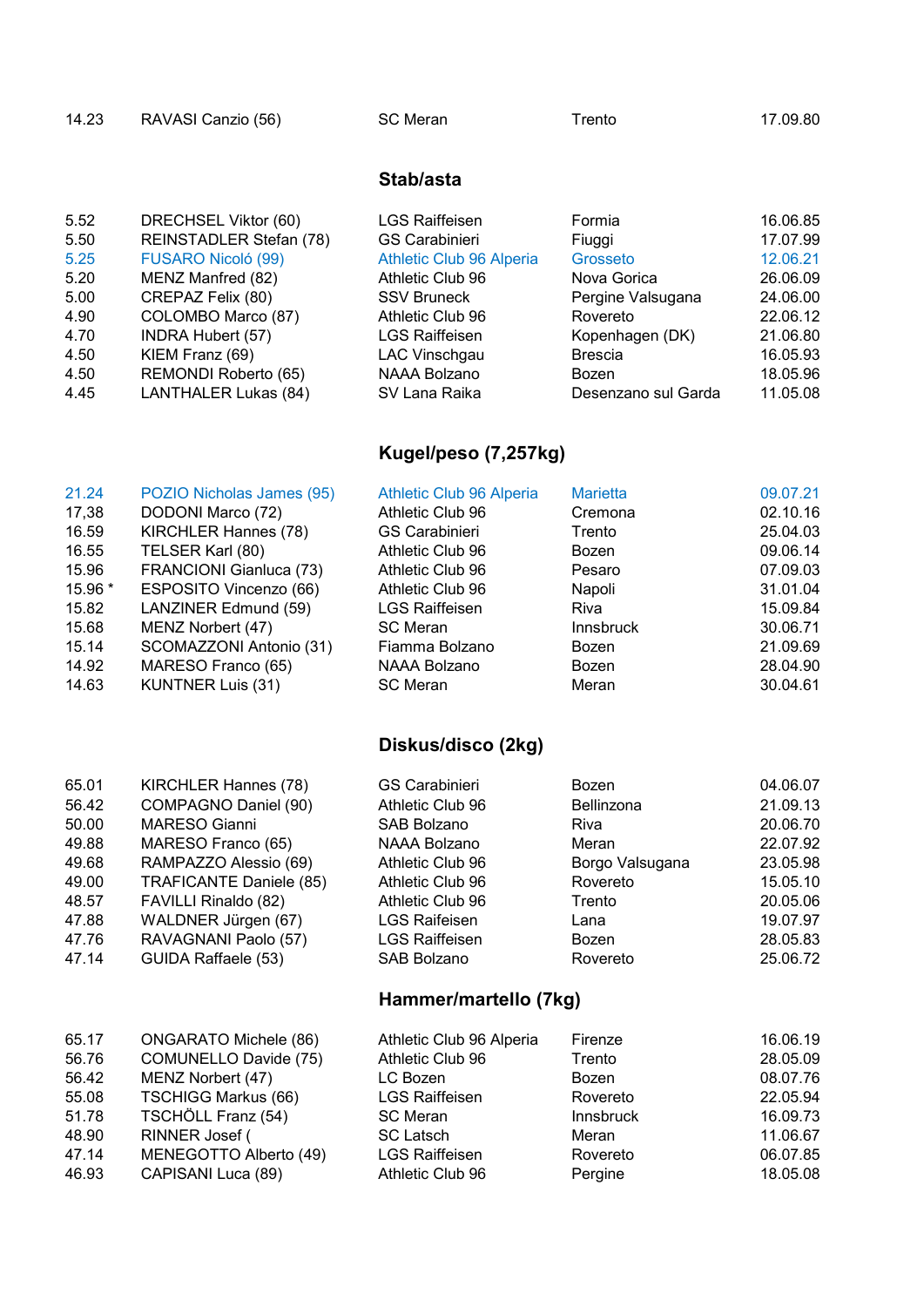| 45.58 | ANDREATTA Marco (62) | LG Brixen     | <b>Brixen</b> | 28.05.88 |
|-------|----------------------|---------------|---------------|----------|
| 43.76 | RAVAGNANI Paolo (57) | LGS Raifeisen | Rovereto      | 26.08.93 |

# Speer/giavellotto (800g)

| 80.25 | KERER Armin (72)            | <b>Fiamme Gialle</b>      | <b>Brixen</b>     | 18.09.99 |
|-------|-----------------------------|---------------------------|-------------------|----------|
| 74.47 | TAMBERI Gianluca (90)       | Athletic Club 96 Alperia  | Macerata          | 22.08.20 |
| 74.10 | VALT Paolo (72)             | <b>GS Carabinieri</b>     | Milano            | 14.06.98 |
| 73.23 | TASCHLER Günther (66)       | <b>SSV Bruneck</b>        | Mezzano di Prim.  | 17.08.03 |
| 69.95 | ZAGLER Andreas (96)         | Athletic Club 96 Alperia  | München           | 10.05.17 |
| 68.48 | GÖLLER Hubert (77)          | Athletic Club 96          | Cesenatico        | 25.04.00 |
| 65.65 | MENZ Roland (78)            | <b>SC Meran</b>           | Marcon            | 06.05.01 |
| 59.96 | SCHWIENBACHER Simon (90)    | SV Lana Raika             |                   | 00/00/09 |
| 57.47 | SIGHIERI Marco (70)         | Athletic Club 96          | Conegliano Veneto | 28.09.02 |
| 57.25 | DI STASIO Massimiliano (97) | C.S.S. Leonardo d. Vinici | Lana              | 26.06.19 |

# Zehnkampf-Decathlon

| 7761 | ROSSI Marco (63)                                                                         | <b>SNAM Milano</b>                   | <b>Brescia</b>      | 19.05.91 |
|------|------------------------------------------------------------------------------------------|--------------------------------------|---------------------|----------|
|      | $10.94 - 7.05 - 13.80 - 1.96 - 49.11 - 14.52 - 42.34 - 4.30 - 51.30 - 4.22.95$           |                                      |                     |          |
|      | 100m-Weit/lungo-Kugel/peso-Hoch/alto-400m-110Hs-Diskus/disco-Stab/asta-Speer/giav.-1500m |                                      |                     |          |
| 7617 | <b>INDRA Hubert (57)</b>                                                                 | <b>LGS Raiffeisen</b>                | Donnaz              | 19.08.82 |
| 7294 | KIEM Franz (                                                                             | LAC Vinschgau                        | <b>Brescia</b>      | 16.05.93 |
| 7256 | LANTHALER Lukas (84)                                                                     | SV Lana Raika                        | Desenzano sul Garda | 11.05.08 |
| 7183 | COLOMBO Marco (87)                                                                       | Atletic Club 96                      | Friedberg (D)       | 05.08.12 |
| 7028 | MAYR Robert (74)                                                                         | <b>GS Carabinieri</b>                |                     | 00/00/95 |
| 6972 | GALLIZIO Thomas (86)                                                                     | SV Lana Raika                        | <b>Brixen</b>       | 18.07.10 |
| 6864 | <b>ZANDARCO Simon (98)</b>                                                               | SV Lana Raika                        | Lana                | 21.08.21 |
| 6848 | <b>VERGINER Alex (94)</b>                                                                | Atletica Gherdeina Raiffeise Lana    |                     | 28.05.17 |
| 6734 | DEMETZ Alexander (94)                                                                    | Atletica Gherdeina Raiffeise Pescara |                     | 09.09.18 |

#### 4x100m

| 40'92 | ATHLETIC CLUB 96 ALPERIA (Riparelli Jacques(83) Zin<br>Favrias (95), Monte Alessandro(96), Giacomelli Kevin(98)                                                             | Firenze           | 15.06.19 |
|-------|-----------------------------------------------------------------------------------------------------------------------------------------------------------------------------|-------------------|----------|
|       | ATHLETIC CLUB 96 ALPERIA (Riparelli Jacques(83)<br>Infantino Antonio(91), Monte Alessandro(96), Giacomelli                                                                  |                   |          |
| 40'92 | Kevin(98)                                                                                                                                                                   | <b>Bressanone</b> | 27.07.19 |
| 40'99 | ATHLETIC CLUB 96 ALPERIA (Dal Molin Paolo(87) Infantino<br>Antonio (91), Cerutti Fabio (85), Giacomelli Kevin(98)<br>ATHLETIC CLUB 96 ALPERIA (Infantino Antonio(91), Monte | Rovereto          | 26.05.18 |
| 41"09 | Alessandro(96), Lopez Brayan(97), Giacomelli Kevin (98))                                                                                                                    | Trieste           | 01.07.17 |
| 41"12 | ATHLETIC CLUB 96 ALPERIA (Monte Alessandro(96), Lopez<br>Brayan(97), Juarez Isalbet(87) Giacomelli Kevin (98))<br>ATHLETIC CLUB 96 ALPERIA (Riparelli Jacques(83) Lopez     | Pescara           | 08.09.18 |
| 41'19 | Brayan(97), Monte Alessandro(96), Giacomelli Kevin(98)                                                                                                                      | <b>Bolzano</b>    | 11.05.19 |
| 41"23 | ATHLETIC CLUB 96 (DAL MOLIN, VERONESE, TRIONFO,<br>BERTOLONE)                                                                                                               | Vicenza           | 20.09.13 |
|       |                                                                                                                                                                             |                   |          |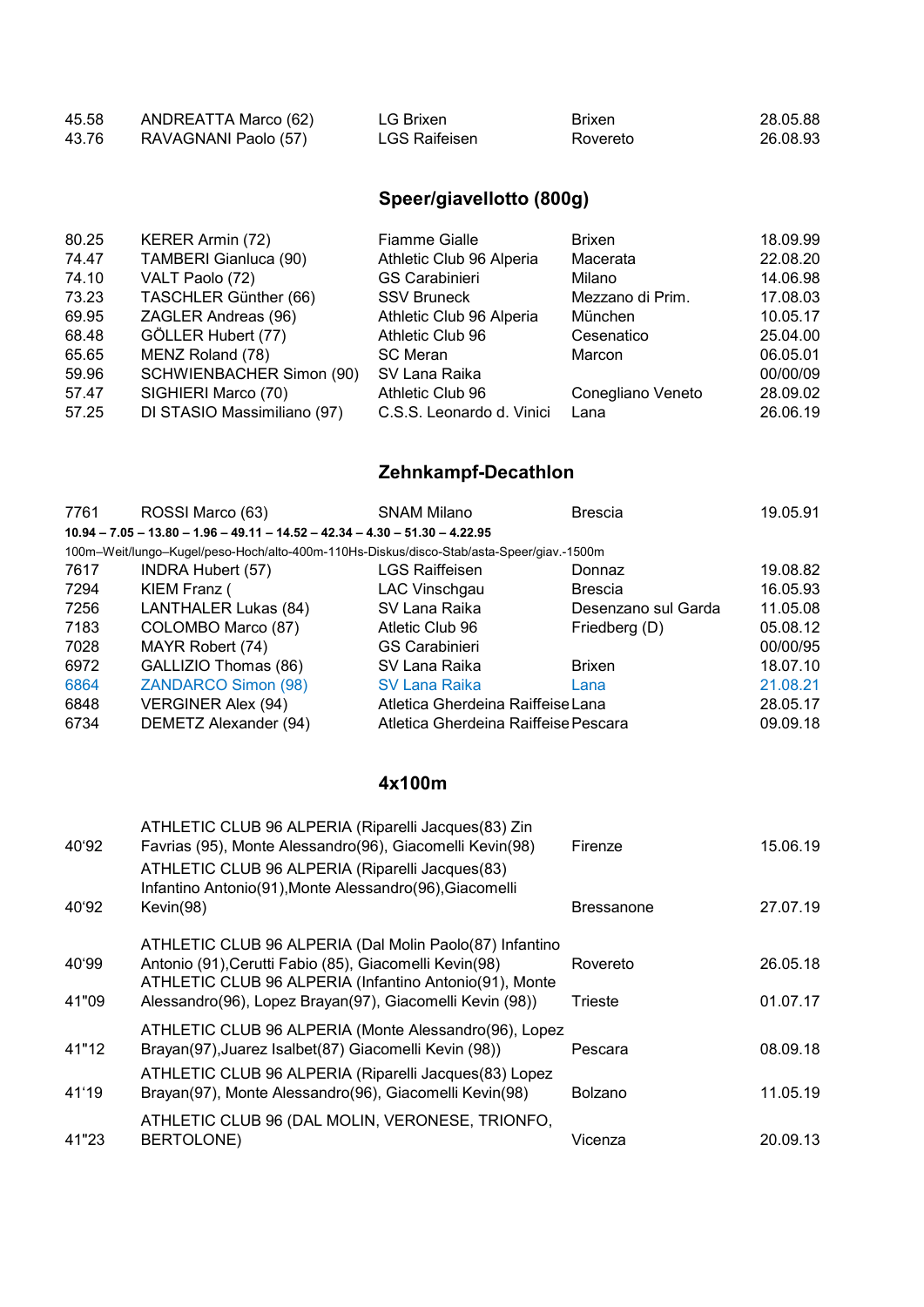| 41"25 | ATHLETIC CLUB 96 ALPERIA (Monte<br>Alessandro(96), Giacomelli Kevin(98) Juarez Isalbet(87), Cerutti<br>Fabio(87)                                             | <b>Bolzano</b> | 05.05.18 |
|-------|--------------------------------------------------------------------------------------------------------------------------------------------------------------|----------------|----------|
| 51"36 | ATHLETIC CLUB 96 ALPERIA (Lai Luca(92), Riparelli<br>Jacques(83), Badolato Leonardo(02), lanes Lorenzo (00)<br>ATHLETIC CLUB 96 ALPERIA (Pasquetto           | Caorle         | 18.09.21 |
| 41'78 | Leonardo(97), Lopez Brayan(97), Monte Alessandro(96),<br>Giacomelli Kevin(98)                                                                                | Agropoli       | 02.06.18 |
|       |                                                                                                                                                              |                |          |
| 41"94 | ATHLETIC CLUB 96 (Putzu P., Bertolone G., Zvanut F.,<br>Veronese A.)<br>LGS RAIFFEISEN - Censi M.(74), Mayr Robert(74), Mora                                 | Rovereto       | 04.05.08 |
| 42"06 | A.(68), Travan Stefan(66)                                                                                                                                    | <b>Bozen</b>   | 31.05.93 |
| 42'24 | ATHLETIC CLUB 96 ALPERIA (Monte Alessandro(96), Lopez<br>Brayan(97), Bramafarina Alessandro(88), Giacomelli Kevin(98) Modena                                 |                | 23.09.17 |
| 42"35 | SSV BRUNECK (Dapunt, Mair, Messner, Galler)<br>ATHLETIC CLUB 96 ALPERIA (Trionfo Andrea(90), Monte<br>Alessandro(96), Bramafarina Alessandro(88), Giacomelli | Bozen          | 31.05.93 |
| 42'46 | Kevin(98)                                                                                                                                                    | Celle Ligure   | 27.05.17 |
| 42"47 | NAAA BOLZANO (Gandini B. Gandini M. Sommavilla Mora)                                                                                                         | <b>Bolzano</b> | 19.05.86 |

#### 4x200m

|           | ATHLETIC CLUB 96 ALPERIA (Buttafuoco Gabriele, Fusaro                                             |              |          |
|-----------|---------------------------------------------------------------------------------------------------|--------------|----------|
| 1'27"24   | Raffaele, Juarez Isalbet, Squillace Fabio)<br>ATHLETIC CLUB 96 ALPERIA Juarez Isalbet (87), Monte | Vigevano     | 16.04.16 |
| 1'27"59   | Alessandro(96), Giacomelli Kevin(98), Lopez Brayan (97)                                           | Celle Ligure | 28.05.18 |
|           | LGS RAIFFEISEN - Plattner G.(64), Prast Georg(59), Rossi                                          |              |          |
| 1'27"9    | M.(64), Agstner Reinhold(58)                                                                      | Belluno      | 21.06.87 |
|           | ATHLETIC CLUB 96 - DAL MOLIN, PALMIERI, TUGNOLO,                                                  |              |          |
| 1'30"78"  | <b>VERONESE</b>                                                                                   | Ancona       | 20.02.11 |
|           | ATHLETIC CLUB 96 - Giacomelli Kevin(98), Fusaro                                                   |              |          |
| 1'30"92 * | Raffaele(97), Prandi Gabriele(96), Lopez Brayan(97)                                               | Ancona       | 19.02.17 |
|           | ATHLETIC CLUB 96 - Monte Alessandro(96), Fusaro                                                   |              |          |
| 1'31"01"  | Raffaele(97), Prandi Gabriele(96), Lopez Brayan(97)                                               | Ancona       | 05.02.17 |
|           | 1'31"76 * SSV BRUNECK (Gasser, Lahner, Gruber, Schifferegger))                                    | Ancona       | 24.02.13 |
|           | ATHLETIC CLUB 96 - Montin Patrick(98)Morat                                                        |              |          |
| 1'32"91 * | Andrea(98), Fusaro Raffaele(97), Giacomelli Kevin(98)                                             | Ancona       | 05.02.17 |
|           |                                                                                                   |              |          |

#### 4x400m

|         | ATHLETIC CLUB 96 (Bertolone Gualtiero(82), Wagne                       |          |
|---------|------------------------------------------------------------------------|----------|
| 3'12"56 | Abdulaje(81), Colombo Marco(87), Veronese Alessandro(85)) Firenze      | 28.06.08 |
|         | ATHLETIC CLUB 96 Alperia (Machmach Abdessalam(89),                     |          |
| 3'13"12 | Prandi Gabriele(96), Fusaro Raffaele(97), Juarez Isalbet(87)) Vigevano | 16.04.16 |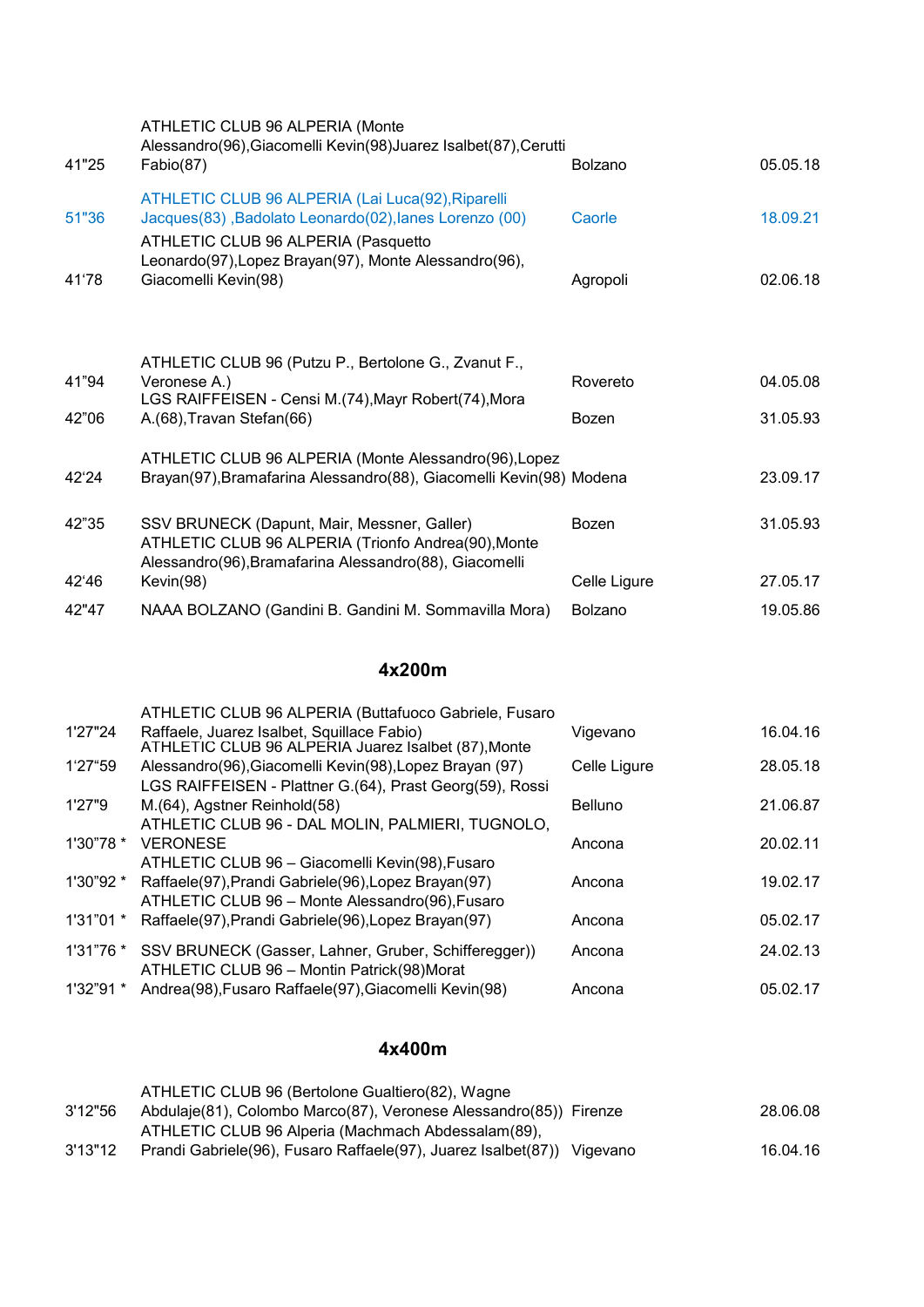| 07.05.17<br>24.06.18<br>24.09.17<br>02.07.17<br>27.06.21<br>30.08.20<br>19.09.21 |
|----------------------------------------------------------------------------------|
|                                                                                  |
|                                                                                  |
|                                                                                  |
|                                                                                  |
|                                                                                  |
|                                                                                  |
|                                                                                  |
| 16.06.19                                                                         |
|                                                                                  |
| 06.05.18                                                                         |
| 21.06.87                                                                         |
| 20.06.92                                                                         |
| 18.05.08                                                                         |
| 0.00.1988                                                                        |
| 07.05.95                                                                         |
|                                                                                  |
|                                                                                  |
|                                                                                  |
| 08.09.90                                                                         |
| 08.09.90                                                                         |
|                                                                                  |
|                                                                                  |
| 06.05.90                                                                         |
| 09.09.90                                                                         |
|                                                                                  |

\* Indoor \*in piazza